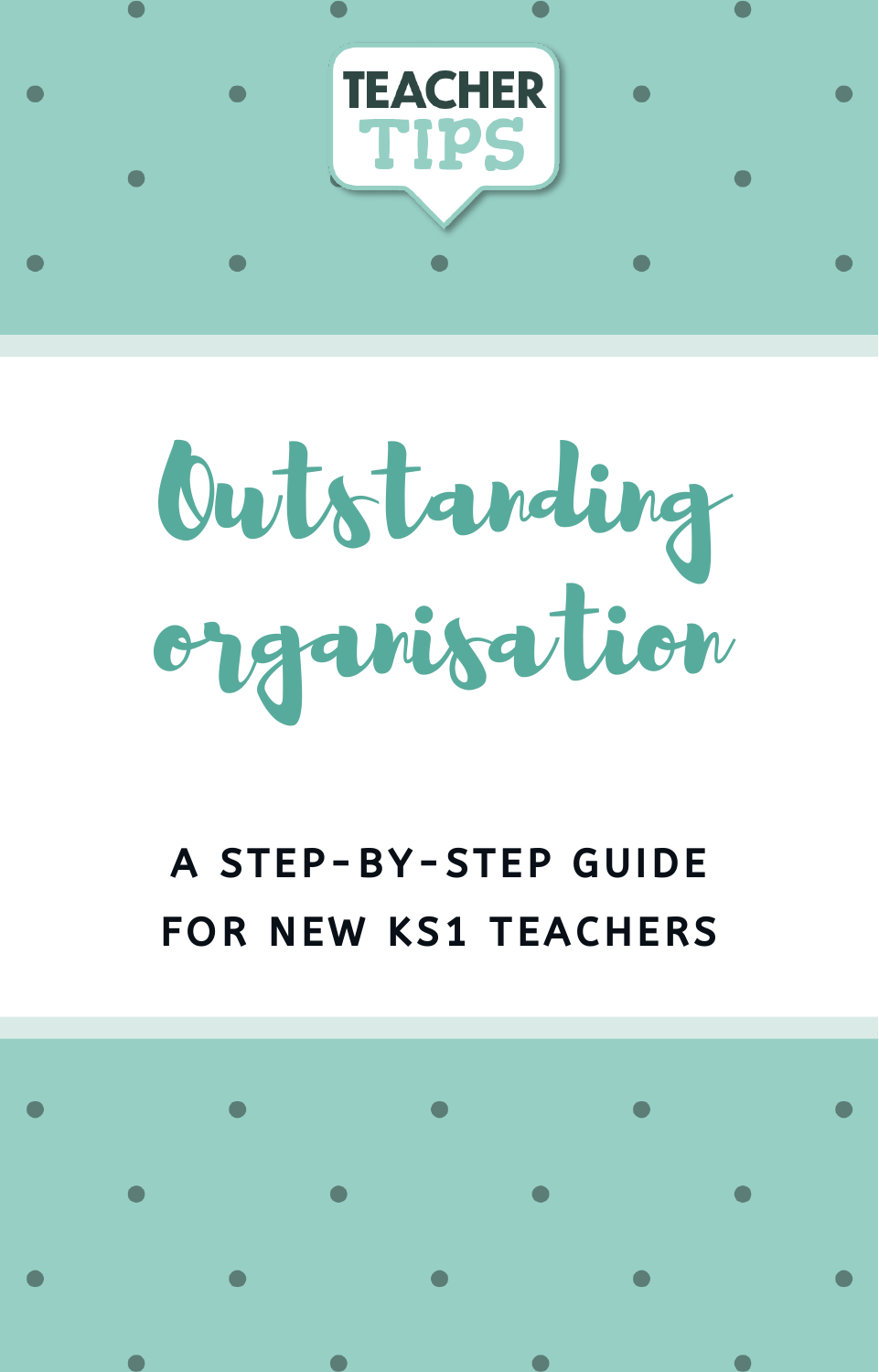## Hi there

Firstly, I'd like to say a huge thank you for downloading my first guide!

I have put together my favourite tried and tested tips into a handy checklist to ensure success in getting organised for a new class at the start of a new year.

Congratulations on your new job!

Wishing you every success.

- Laura

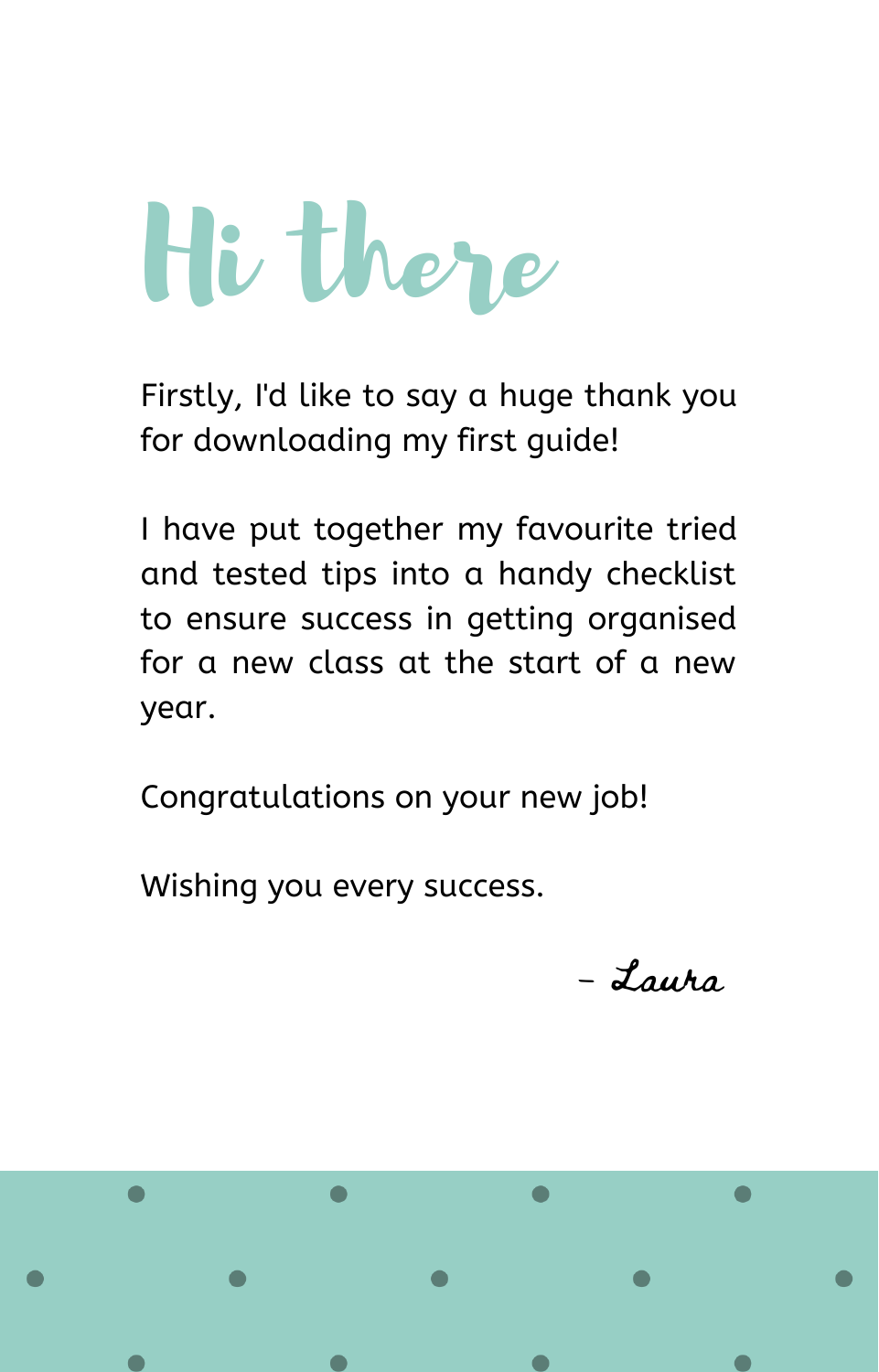## Classroom

Organise children's trays and peg labels

Display alphabet and 100 square

Have a visual timeline

Have a selection of Maths manipulatives readily available

Have an inviting reading area

Have a poster to display absentees

Have a dedicated writing area or travel boxes.

Display phonics sounds

Have Maths/ English/ Topic working walls

Put up a word wall that the children can add to

 $\boldsymbol{\mathsf{\Omega}}$  . HO $\Box$ L $\Box$ 

 $\boldsymbol{\Sigma}$  $\Box$ 

 $\overline{\bm{5}}$ 

Display a classroom timeline

Make little pictures of the children to put on display with their work.

Display a world map to pinpoint places children have been to

Prepare appropriate continuous provision games

Theme your classroom e.g. by colour or pattern, animal, film, book.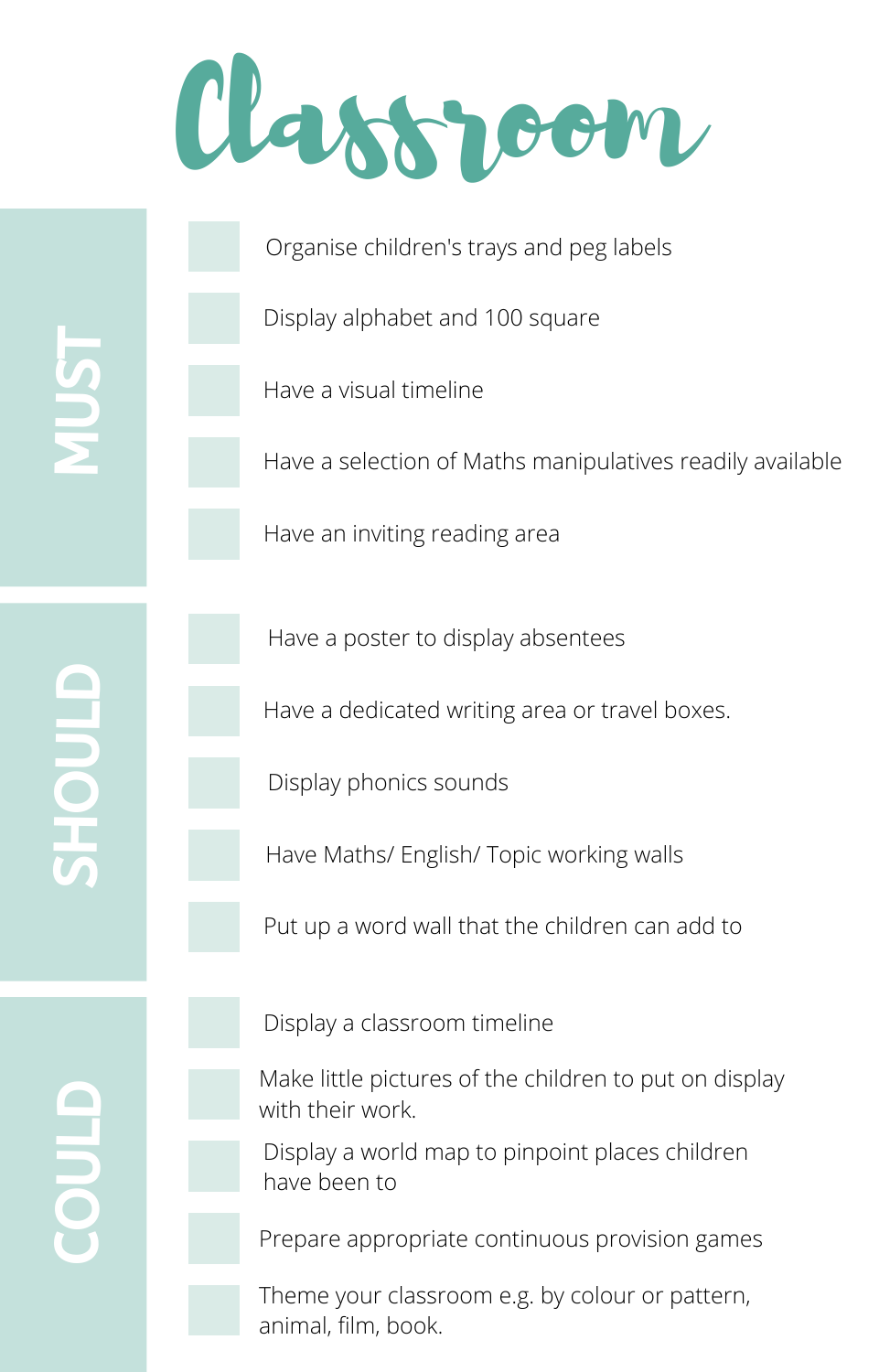

Identify the difficult point of the lesson to avoid misconceptions.

Consider all learners needs - stretch and challenge or support

Be simple! A detailed plan does not necessarily mean the best lesson

Follow your school scheme - check your school policy

Be coherent. Small steps that build on one another are essential.

Have a folder for printed planning to give to your TA.

Be a working document. Expect to deviate from the plan!

Be reflected on after each lesson so the next lesson builds on it smoothly.

Include links to other areas of the curriculum.

Include a section dedicated to *how* you will teach the new vocabulary for that session

Put all lesson resources for one lesson in the same folder

Be organised by naming folders by number e.g. *01 Reading, 02 Maths*

Printed plans could be organised in a presentation folder rather than a folder or file.

Evaluate with sticky notes - ask your TAs to use sticky notes to evaluate their group work too.

Plan to include co-operative learning strategies.

 $\boldsymbol{\cup}$ O $\Box$ L $\Box$ 

 $\boldsymbol{\mathsf{\Omega}}$  . HO $\Box$ L $\Box$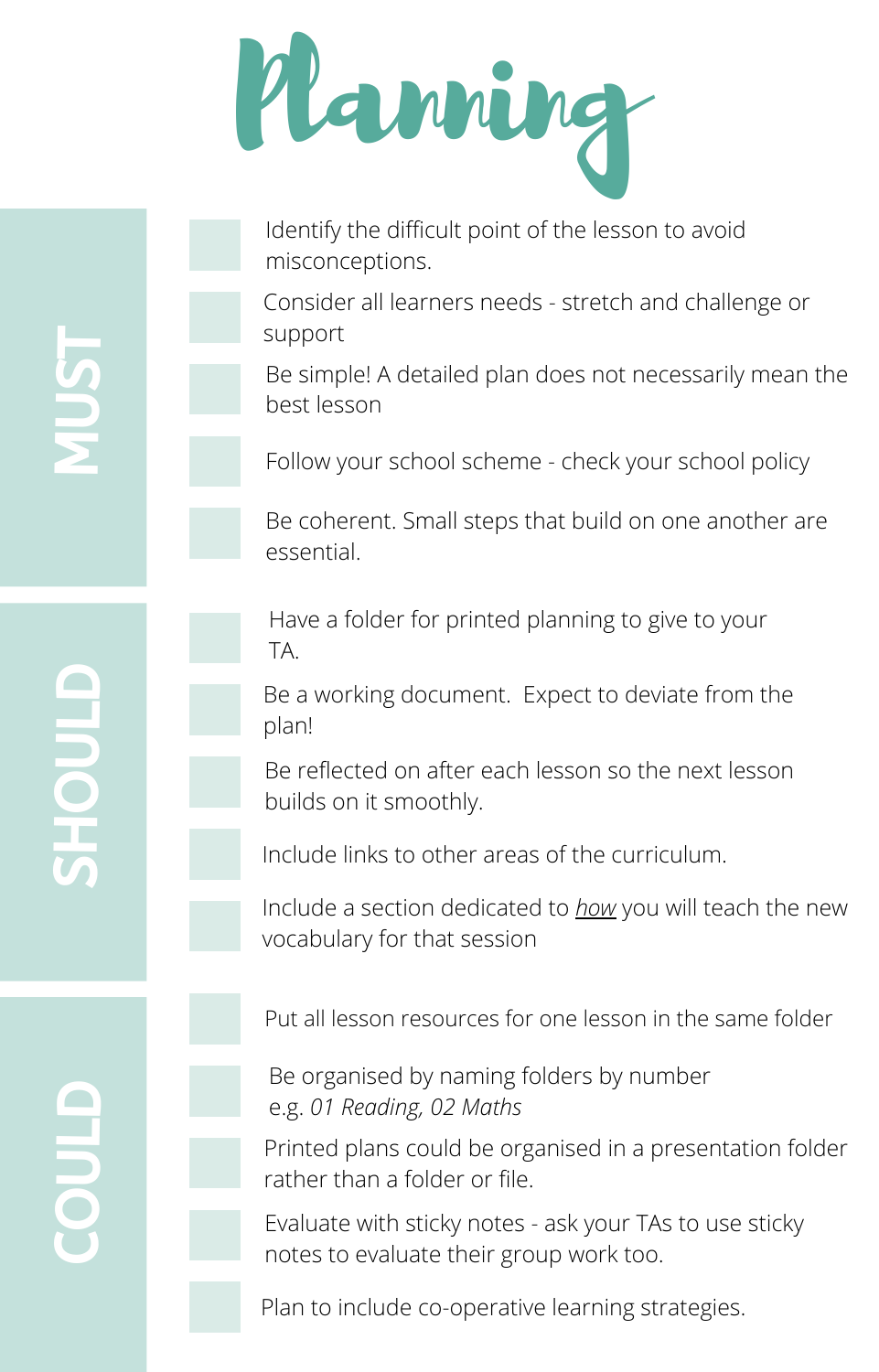Self-organisation

Familiarise yourself with your school policies.

Meet deadlines!

Have copies of class lists to hand (first names only)

Follow up with parents in a timely fashion if they have requested something.

Set yourself a time to leave school and stick to it.

Look through plans the day before teaching them.

Keep folders organised in subjects for CPD notes from meetings.

Should not write items on to-do lists that will have zero impact.

Develop a daily routine. Include marking time somewhere in your day.

Commit to getting jobs done as and when they crop up.

 $\mathbf{\mathbf{\mathbf{\mathbf{\mathbf{C}}}}}$ O $\Box$ L $\Box$ 

 $\boldsymbol{\mathsf{\Omega}}$  . HO $\Box$ L $\Box$ 

 $\boldsymbol{\Sigma}$  $\Box$ 

 $\overline{\bm{5}}$ 

Use a small diary to map out your to-do list or use calendar blocking on Google Calendar.

including your own gluestick!

Have a pencil case dedicated to marking materials -

Use the Eisenhower Matrix to decide on the order to get jobs done.

Plan your outfit and make your lunch the night before. This reduces decision making.

Listen to podcasts on your way to work to develop your CPD.